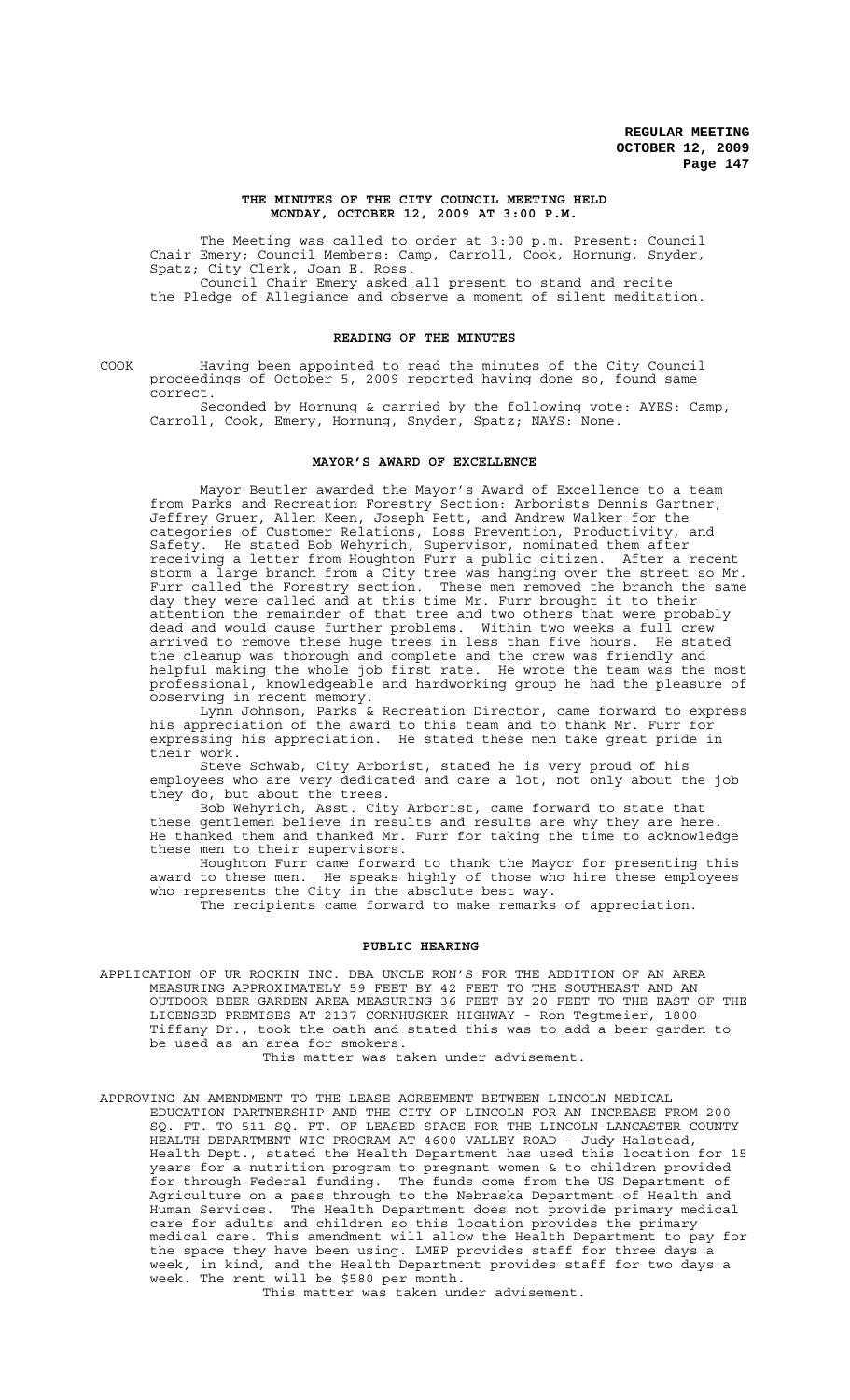- CHANGE OF ZONE 09021 AMENDING CHAPTER 27.81 OF THE LINCOLN MUNICIPAL CODE RELATING TO GENERAL PROVISIONS OF THE ZONING CODE BY ADDING A NEW SECTION NUMBERED 27.81.021 TO PROVIDE A PROCEDURE FOR APPEALS OF ADMINISTRATIVE APPROVALS BY THE PLANNING DIRECTOR, AND BY ADDING A NEW SECTION NUMBERED 27.81.022 TO PROVIDE THE MANNER FOR GIVING NOTICE OF THE PLANNING DIRECTOR'S GRANT OF ADMINISTRATIVE APPROVALS - Marvin Krout explained this as a new procedure for appeals of administrative actions by the Planning Director under the Zoning Code. This allows for making amendments which are minor in nature by definition to Special Permits, Use Permits, P.U.D.'s, C.U.P.'s or in some cases cell towers or signs. There is a process for final plats in the subdivision ordinance and for administrative waivers of design standards that are approved by Council resolution and that if an aggrieved party or Council member feels an administrative decision has been made in error then the appeal is to the Planning Commission within 14 days of the administrative action. If someone is not satisfied at the Planning Commission level then there is a final appeal to the City Council. Administrative amendment signs are not put up and notices are not sent out to properties within a certain distance. There are a lot of administrative appeals and most of them are pretty simple with no impact on neighboring properties. Administrative approvals will be sent to the City Clerk Office weekly which will then be placed on the Agenda under Reports of City Officers. This matter was taken under advisement.
- CHANGE OF ZONE 2463D APPLICATION OF THE 3 AMIGOS PROPERTIES, LLC, TO AMEND THE HIGHPOINTE PLANNED UNIT DEVELOPMENT TO ALLOW A CHANGEABLE COPY FREESTANDING SIGN TO BE LOCATED IN THE COMMERCIAL COMPONENT OF THE DEVELOPMENT ADJACENT TO OLD CHENEY ROAD, ON PROPERTY GENERALLY LOCATED SOUTHWEST OF S. 48TH STREET AND OLD CHENEY ROAD - Jerry Nelson, 1005 Primrose Lane, Hickman, NE, came forward to request to have a changeable copy sign. There are four or five tenants at this location so to use a monument sign the wording would be so small to read. The signage will be closer to the road. He is aware of the safety issues of such a sign as Planning Department made it very clear the limitations on what can be on this changeable message board and how quickly they can change. This matter was taken under advisement.
- ASSESSING PUBLIC HEALTH NUISANCE ABATEMENT COSTS ASSOCIATED WITH THE CLEARING OF PUBLIC NUISANCES BY THE HEALTH DEPARTMENT TO THE FOLLOWING BENEFITTED PROPERTIES: 2518 P ST.,1416 N. 21ST ST., 2335 S. 39TH ST., 835 PEACH ST., 837 SOUTH ST., 2910 T ST., 3090 T ST., 1334 N. 20TH ST., 844 PEACH ST., 4901 NORMAL BLVD., 1411 N. 24TH ST., 1425 N. 24TH ST., 2744 STARR ST., 913 ROSE ST., 5118 KNOX ST., 1434 N. 27TH ST., 2026 LAKE ST., 1944 L ST., 1645 WASHINGTON ST., 405 S. 26TH ST., 417 S. 26TH ST., 1629 PROSPECT ST., 4321 GREENWOOD ST., 6501 FRANKLIN ST., 425 N. 28TH ST., 4011 N. 60TH ST., 3203 ORCHARD ST., 1645 WASHINGTON ST., 1130 N. 29TH ST., 1200 S. 16TH ST., 2400 N ST., 1834 PROSPECT ST., 2024 S. 18TH ST., 540 N. 28TH ST., 309 S. 25TH ST., 1105 N. 25TH ST., 6935 COLFAX AVE., 336 N. 32ND ST., 830 N. 25TH ST., 2525 CLEVELAND ST., 826 S. 31ST ST., 540 N. 48TH ST., 2327 D ST., 6927 AYLESWORTH ST., 344 N. 27TH ST. - Scott Holmes, Environmental Health Division of Lincoln Lancaster County Health Department, stated these are the assessments due based on property clearances for nuisance conditions. Typically this is for problems with garbage of which approximately 70% are rental properties who don't have garbage service. Due to the economy there has been a record number of abatements performed this year. A letter was received from the owner of 336 N. 32 $<sup>nd</sup>$  Street stating they should not be assessed</sup> as the problem was taken care of. There was a complaint at this address in early June which was cleaned up. A similar complaint was received in late June. The owner and occupant were notified by certified letter on July 2, 2009. A check was done a week later on July 9, 2009 which showed it had not been cleaned up. Photographs were then taken on July 10, 2009 showing the garbage still on the ground at which time the contractor cleaned it up. It may have been possible the owner drove by after the contractor cleaned up the garbage thinking the tenant was the one who cleaned it up.

This matter was taken under advisement.

## **\*\* END OF PUBLIC HEARING \*\***

# **COUNCIL ACTION**

#### **REPORTS OF CITY OFFICERS**

CLERK'S LETTER AND MAYOR'S APPROVAL OF RESOLUTIONS AND ORDINANCES PASSED BY THE CITY COUNCIL ON SEPTEMBER 28, 2009 - CLERK presented said report which was placed on file in the Office of the City Clerk. **(27-1)**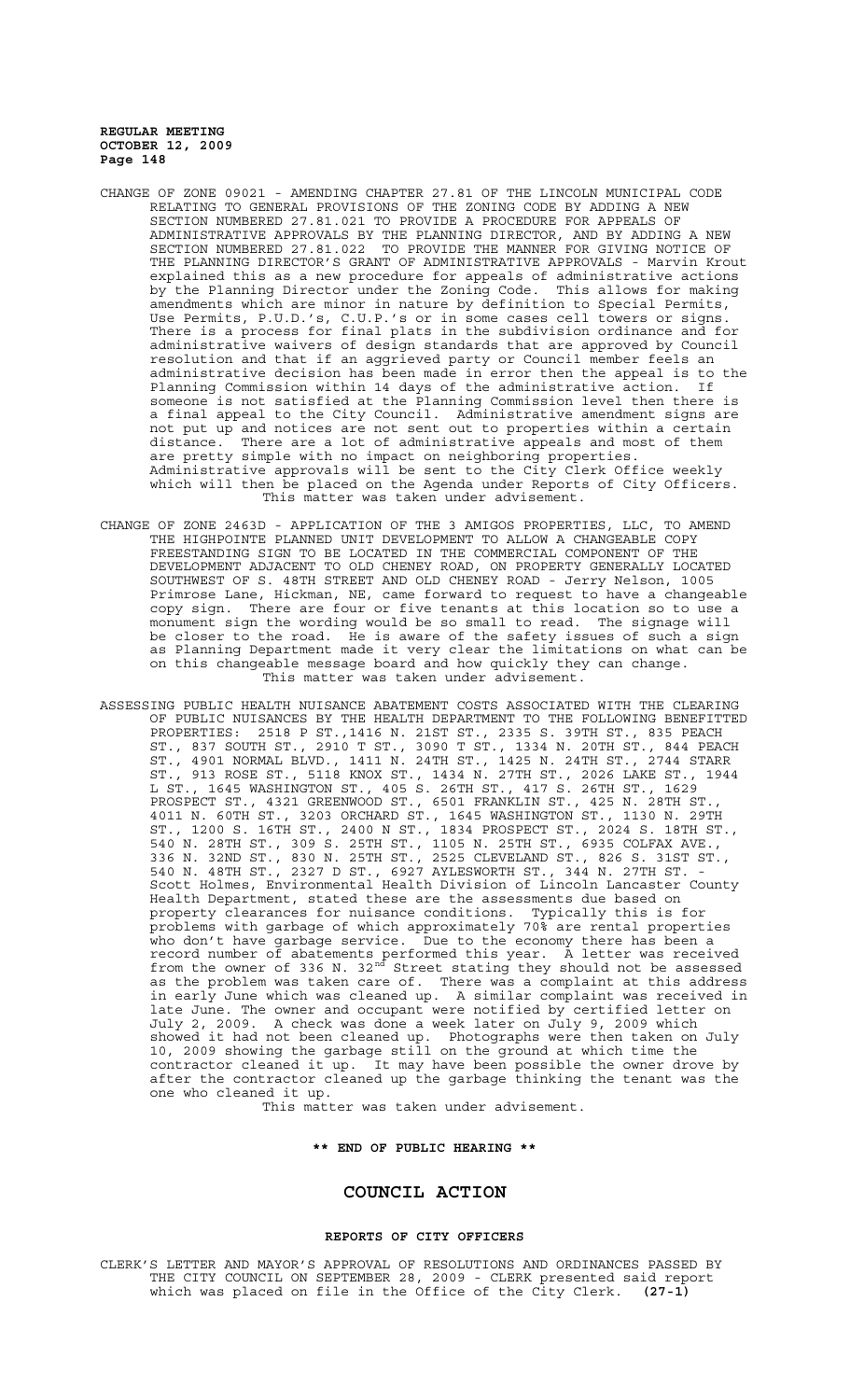APPROVING THE DISTRIBUTION OF FUNDS REPRESENTING INTEREST EARNINGS ON SHORT-TERM INVESTMENTS OF IDLE FUNDS DURING THE MONTH ENDED AUGUST 31, 2009 - CLERK read the following resolution, introduced by Jonathan Cook, who

moved its adoption:<br>A-85533 BE IT RESOLVE BE IT RESOLVED by the City Council of the City of Lincoln, Nebraska:

That during the month ended August 31, 2009, \$379,627.73 was earned from the investments of "IDLE FUNDS". The same is hereby distributed to the various funds on a pro-rata basis using the balance of each fund and allocating a portion of the interest on the ratio that such balance bears to the total of all fund balances.

Introduced by Jonathan Cook Seconded by Spatz & carried by the following vote: AYES: Camp, Carroll, Cook, Emery, Hornung, Snyder, Spatz; NAYS: None.

- WATER & WASTEWATER SYSTEM RECAPITULATION OF DAILY CASH RECEIPTS FOR SEPTEMBER 2009 - CLERK presented said report which was placed on file in the Office of the City Clerk. **(8-71)**
- REPORT FROM CITY TREASURER OF FRANCHISE TAX FOR THE MONTH OF AUGUST 2009: BLACK HILLS/NEBRASKA GAS UTILITY COMPANY, LLC - CLERK presented said report which was placed on file in the Office of the City Clerk. **(16-1)**
- REPORT FROM CITY TREASURER OF E911 SURCHARGE FOR THE MONTH OF JULY 2009:<br>CHARTER FIBERLINK NEBRASKA, LLC: AUGUST 2009: INETWORKS GROUP, VONAGE CHARTER FIBERLINK - NEBRASKA, LLC; AUGUST 2009: INETWORKS GROUP, AMERICA, VONAGE AMERICA, BUDGET PREPAY, GRANITE TELECOMM., 8X8, 8X8, QWEST COMM., AT&T COMM. OF MIDWEST, LEVEL 3, LEVEL 3, TWC DIGITAL PHONE, AT&T COMM. OF MIDWEST, COMTEL TELCOM ASSETS, ACN COMM. - CLERK presented said report which was placed on file in the Office of the City Clerk. **(20-02)**
- REPORT FROM CITY TREASURER OF TELECOMMUNICATIONS OCCUPATION TAX FOR THE MONTH OF JULY 2009: USCOC OF GREATER IOWA, TWC DIGITAL PHONE, VIRGIN MOBILE USA, AT&T COMM. OF MIDWEST, QWEST, NEW CINGULAR WIRELESS, WINDSTREAM NEBRASKA, VERIZON WIRELESS, OMAHA CELLULAR, NEBRASKA TECHNOLOGY & TELECOMM., IBFA ACQUISITION, NORSTAN NETWORK, CELLCO PARTNERSHIP, SIOUX CITY MSA, KDDI AMERICA, TRANS NATIONAL, INCONTACT, IBM GLOBAL, QUANTUM SHIFT, CIMCO, TON. TELECORP, MCLEODUSA, WORKING ASSETS, ONSTAR, BROADBAND DYNAMICS, XO COMM., GRANITE, PRIMUS, ACN, GLOBAL CROSSING, USCOC OF NE/KS, GLOBALSTAR USA, VOICECOM, TCG OMAHA, INTELLICALL OPERATOR, NEW EDGE NETWORKS, BROADWING, CINCINNATI BELL ANY DISTANCE, CTI, TRACFONE WIRELESS; AUGUST 2009: UNITE PRIVATE NETWORKS, D&D, ALLTEL, ALLTELL COMM. OF NE, UNITE PRIVATE NETWORKS, WINDSTREAM NE, SPRINT SPECTRUM, NEXTEL, SPRINT, CRICKET, MCI, NETWORK BILLING, I-WIRELESS, NEXTEL WEST, VIAERO, SBC LONG DISTANCE, BT AMERICAS, TRI-M, ENHANCED COMM., YESTEL USA, TOTAL HOLDINGS, ZONE, NOSVA, LIGHTYEAR NETWORK, GLOBALCOM, FIRST COMM., 360NETWORKS (USA), COVISTA, ATS MOBILE, WHOLESALE CARRIER - CLERK presented said report which was placed on file in the Office of the City Clerk. **(20)**

#### **PETITIONS & COMMUNICATIONS**

THE FOLLOWING HAVE BEEN REFERRED TO THE PLANNING DEPARTMENT:

Change of Zone 09025 - Application of Engineering Design Consultants from R-5 to H-4 on property generally located at S. 33<sup>rd</sup> Street and Yankee Hill Road.

Special Permit 07015A - Application of Sue Brouse, Don Brouse, Thomas Folsom for an amendment to the Tamarin Ridge Planned Service Commercial to allow a 22,000 sq. ft. auto dealer or other H-4 permitted use on Lot 5 and updating the hotel sq. ft. and parking requirements on property generally located at S. 27<sup>th</sup> Street and Tamarin Ridge Road. Special Permit 09022 - Application of Engineering Design Consultants for a special permit for Wilderness Place Planned Service Commercial to allow a 50,000 sq. ft. auto dealer on property generally located at S. 33<sup>rd</sup> Street and Yankee Hill Road.

- SETTING THE HEARING DATE OF MONDAY, OCTOBER 19, 2009 AT 3:00 P.M. FOR THE APPLICATION OF WHITEHEAD OIL COMPANY DBA U-STOP CONVENIENCE SHOP FOR A CLASS D LIQUOR LICENSE LOCATED AT 2140 K STREET, SUITE 100 - CLERK read the following resolution, introduced by Jonathan Cook, who moved its adoption:<br><u>A-85534</u> BE
- A-85534 BE IT RESOLVED by the City Council, of the City of Lincoln, that a hearing date is hereby set for Monday, October 19, 2009 at 3:00 p.m. or as soon thereafter as possible in the City Council Chambers, County-City Building, 555 S. 10<sup>th</sup> St., Lincoln, NE, for Application of Whitehead Oil Company dba U-Stop Convenience Shop for a Class D liquor license located at 2140 K Street, Suite 100.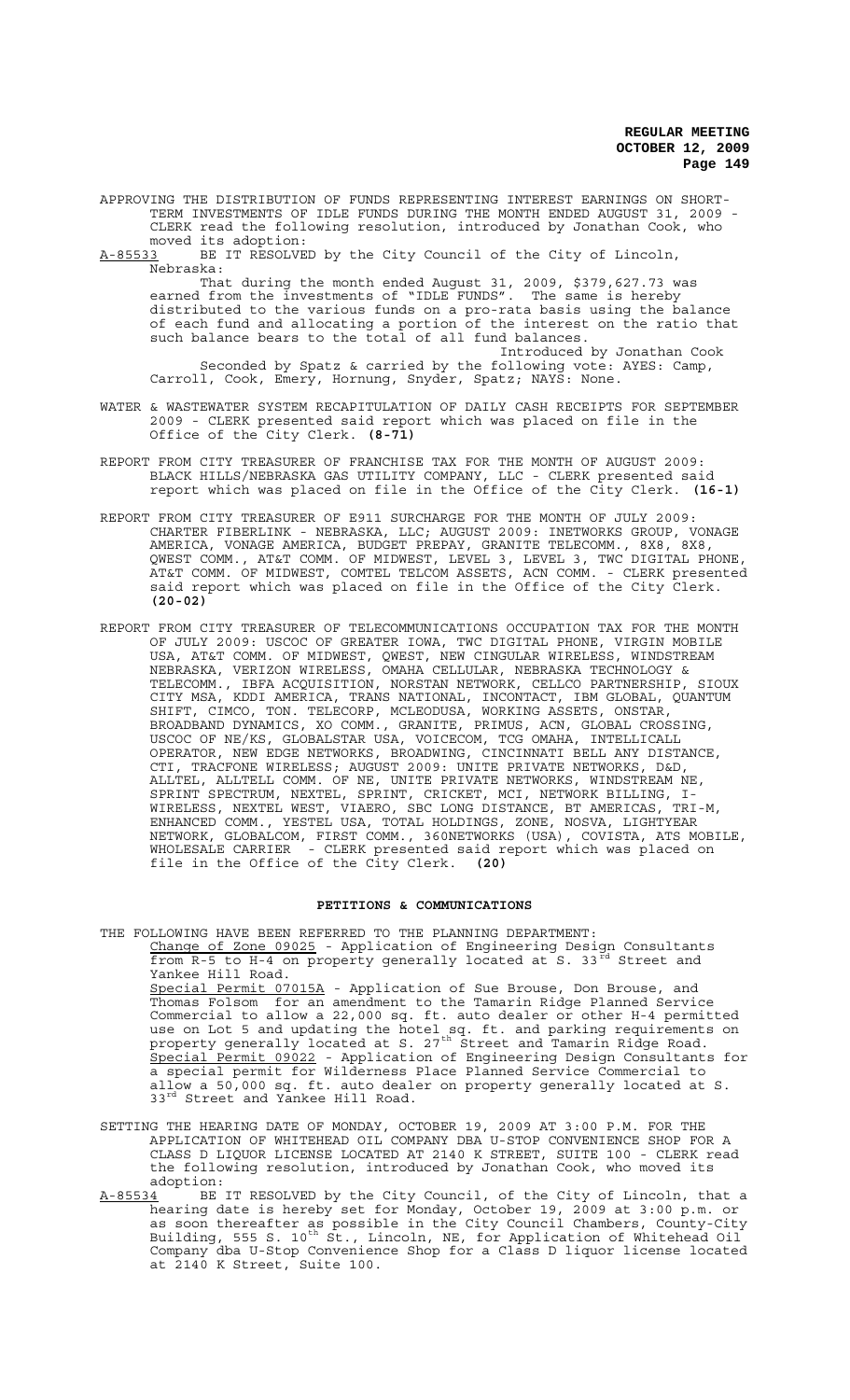> If the Police Dept. is unable to complete the investigation by said time, a new hearing date will be set. Introduced by Jonathan Cook

> Seconded by Spatz & carried by the following vote: AYES: Camp, Carroll, Cook, Emery, Hornung, Snyder, Spatz; NAYS: None.

SETTING THE HEARING DATE OF MONDAY, NOVEMBER 2, 2009 AT 3:00 P.M. FOR THE APPLICATION OF GOKIE PETROLEUM, INC. DBA FAST MART FOR A CLASS D LIQUOR LICENSE LOCATED AT 3293 A STREET - CLERK read the following resolution, introduced by Jonathan Cook, who moved its adoption:

A-85535 BE IT RESOLVED by the City Council, of the City of Lincoln, that a hearing date is hereby set for Monday, November 2, 2009 at 3:00 p.m. or as soon thereafter as possible in the City Council Chambers, County-City Building, 555 S. 10<sup>th</sup> St., Lincoln, NE, for Application of Gokie Petroleum Inc. dba Fast Mart for Class D liquor license located at 3293 A Street.

If the Police Dept. is unable to complete the investigation by said time, a new hearing date will be set.

Introduced by Jonathan Cook Seconded by Spatz & carried by the following vote: AYES: Camp, Carroll, Cook, Emery, Hornung, Snyder, Spatz; NAYS: None.

SETTING THE HEARING DATE OF MONDAY, NOVEMBER 2, 2009 AT 3:00 P.M. FOR THE APPLICATION OF STRONG ISLAND ENTERPRISE, INC. DBA BRICKTOP FOR A CLASS C LIQUOR LICENSE LOCATED AT 1427 O STREET - CLERK read the following resolution, introduced by Jonathan Cook, who moved its adoption:

A-85536 BE IT RESOLVED by the City Council, of the City of Lincoln, that a hearing date is hereby set for Monday, November 2, 2009 at 3:00 p.m. or as soon thereafter as possible in the City Council Chambers, County-City Building, 555 S. 10<sup>th</sup> St., Lincoln, NE, for Application of Strong Island Enterprise, Inc. dba Bricktop for a Class C liquor license located at 1427 O Street.<br>If the Police Dept. is unable to complete the investigation by

If the Police Dept. is unable to complete the investigation by said time, a new hearing date will be set.

Introduced by Jonathan Cook Seconded by Spatz & carried by the following vote: AYES: Camp, Carroll, Cook, Emery, Hornung, Snyder, Spatz; NAYS: None.

SETTING THE HEARING DATE OF MONDAY, NOVEMBER 2, 2009 AT 3:00 P.M. FOR THE APPLICATION OF STOP 'N SHOP, INC. DBA STOP 'N SHOP FOR A CLASS D LIQUOR LICENSE LOCATED AT 5640 S.  $16^{TH}$  STREET - CLERK read the following resolution, introduced by Jonathan Cook, who moved its adoption:

A-85537 BE IT RESOLVED by the City Council, of the City of Lincoln, that a hearing date is hereby set for Monday, November 2, 2009 at 3:00 p.m. or as soon thereafter as possible in the City Council Chambers, County-City Building, 555 S. 10<sup>th</sup> St., Lincoln, NE, for Application of Stop 'N Shop, Inc. dba Stop 'N Shop #7 for a Class D liquor license located at 5640  $S. 16<sup>th</sup> Street.$ 

If the Police Dept. is unable to complete the investigation by said time, a new hearing date will be set.

Introduced by Jonathan Cook Seconded by Spatz & carried by the following vote: AYES: Camp, Carroll, Cook, Emery, Hornung, Snyder, Spatz; NAYS: None.

#### **LIQUOR RESOLUTIONS**

APPLICATION OF UR ROCKIN INC. DBA UNCLE RON'S FOR THE ADDITION OF AN AREA MEASURING APPROXIMATELY 59 FEET BY 42 FEET TO THE SOUTHEAST AND AN OUTDOOR BEER GARDEN AREA MEASURING 36 FEET BY 20 FEET TO THE EAST OF THE LICENSED PREMISES AT 2137 CORNHUSKER HIGHWAY - CLERK read the following resolution, introduced by Jon Camp, who moved its adoption for approval: A-85538 BE IT RESOLVED by the City Council of the City of Lincoln, Nebraska:

That after hearing duly had as required by law, consideration of the facts of this application, the Nebraska Liquor Control Act, and the pertinent City ordinances, the City Council recommends that the application of UR Rockin Inc. dba Uncle Ron's to expand its licensed premises by the addition of an area measuring 59 feet by 42 feet to the southeast and an outdoor beer garden area measuring approximately 36 feet by 20 feet to the east of the presently licensed premises located at 2137 Cornhusker Highway, Lincoln, Nebraska, be approved with the condition that the premise complies in every respect with all City and State regulations.

BE IT FURTHER RESOLVED that the City Clerk is directed to transmit a copy of this resolution to the Nebraska Liquor Control Commission. Introduced by Jon Camp

Seconded by Spatz & carried by the following vote: AYES: Camp, Carroll, Cook, Emery, Hornung, Snyder, Spatz; NAYS: None.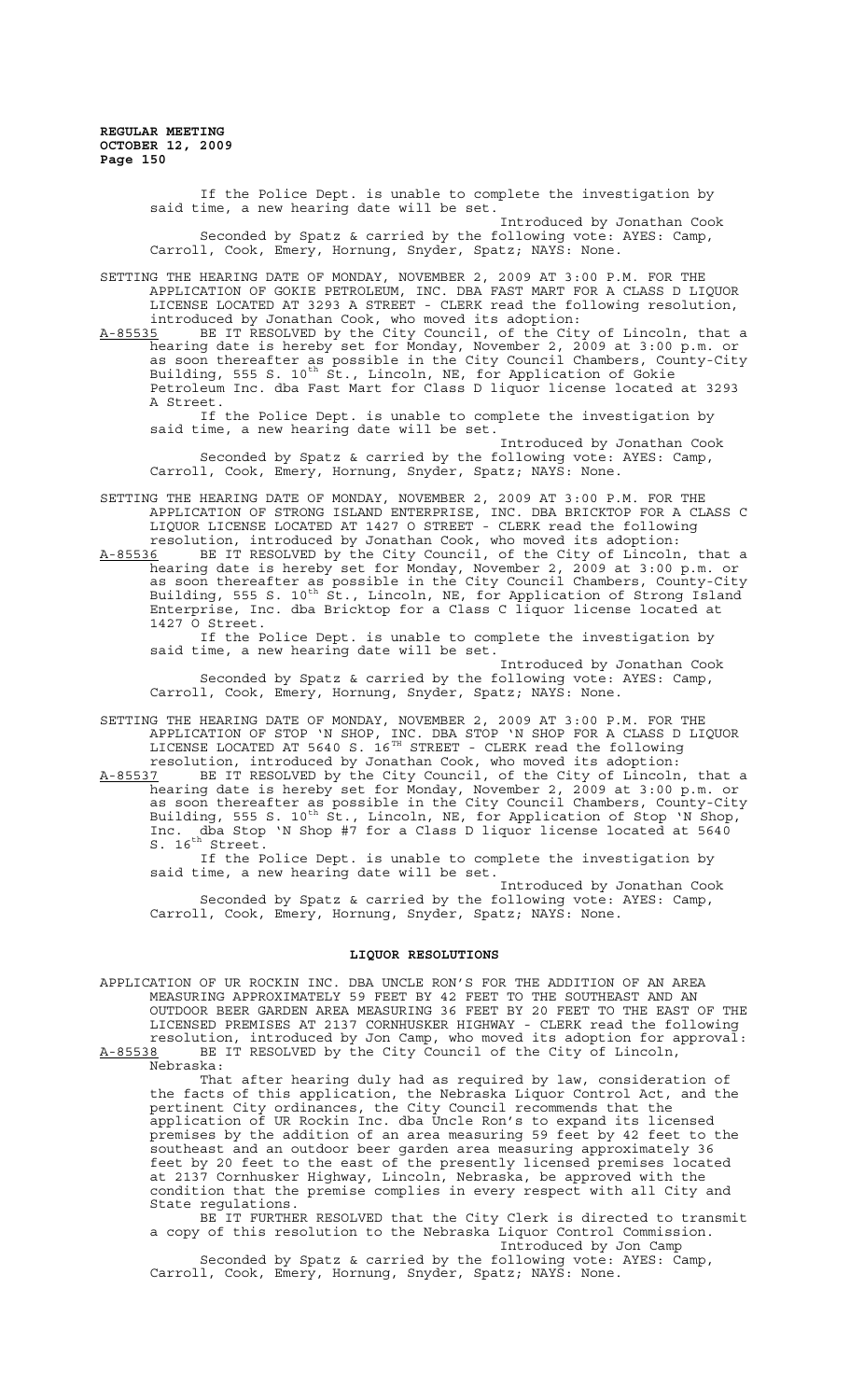## **ORDINANCES - 2ND READING & RELATED RESOLUTIONS (as required)**

- APPROVING AN AMENDMENT TO THE LEASE AGREEMENT BETWEEN LINCOLN MEDICAL EDUCATION PARTNERSHIP AND THE CITY OF LINCOLN FOR AN INCREASE FROM 200 SQ. FT. TO 511 SQ. FT. OF LEASED SPACE FOR THE LINCOLN-LANCASTER COUNTY HEALTH DEPARTMENT WIC PROGRAM AT 4600 VALLEY ROAD - CLERK read an ordinance, introduced by Gene Carroll, accepting and approving an Amendment to the Lease Agreement between the City of Lincoln, Nebraska and the Lincoln Medical Education Partnership for an increase frm 200 sq. ft. to 511 sq. ft. of leased space at 4600 Valley Road, Lincoln, Lancaster County, Nebraska, on behalf of the Lincoln-Lancaster County Health Department for its WIC Program, the second time.
- CHANGE OF ZONE 09021 AMENDING CHAPTER 27.81 OF THE LINCOLN MUNICIPAL CODE RELATING TO GENERAL PROVISIONS OF THE ZONING CODE BY ADDING A NEW SECTION NUMBERED 27.81.021 TO PROVIDE A PROCEDURE FOR APPEALS OF ADMINISTRATIVE APPROVALS BY THE PLANNING DIRECTOR, AND BY ADDING A NEW SECTION NUMBERED 27.81.022 TO PROVIDE THE MANNER FOR GIVING NOTICE OF THE PLANNING DIRECTOR'S GRANT OF ADMINISTRATIVE APPROVALS - CLERK read an ordinance, introduced by Gene Carroll, amending Chapter 27.81 of the Lincoln Municipal Code relating to General Provisions of the Zoning Code by adding a new section numbered 27.81.021 to provide a procedure for appeals of administrative approvals by the Planning Director, and by adding a new section numbered 27.81.022 to provide the manner for giving notice of the Planning Director's grant of administrative approvals, the second time.
- CHANGE OF ZONE 2463D APPLICATION OF THE 3 AMIGOS PROPERTIES, LLC, TO AMEND THE HIGHPOINTE PLANNED UNIT DEVELOPMENT TO ALLOW A CHANGEABLE COPY FREESTANDING SIGN TO BE LOCATED IN THE COMMERCIAL COMPONENT OF THE DEVELOPMENT ADJACENT TO OLD CHENEY ROAD, ON PROPERTY GENERALLY LOCATED SOUTHWEST OF S. 48TH STREET AND OLD CHENEY ROAD - CLERK read an ordinance, introduced by Gene Carroll, amending the development plan for the Highpointe Planned Unit Development to allow a changeable copy freestanding sign to be located in the commercial component of the development adjacent to Old Cheney Road, on property generally located southwest of the intersection of South 48<sup>th</sup> Street, and Old Cheney Road and legally described as Lot 2, Block 1, Highpointe Addition, Lincoln, Lancaster County, Nebraska, the second time.
- APPROVING A LEASE AGREEMENT BETWEEN THE CITY AND THE PANAMA CAFÉ FOR THE LEASE OF SPACE BY THE LINCOLN AREA AGENCY ON AGING FOR ITS ACTIVAGE CENTER PROGRAM AT 310 LOCUST STREET, PANAMA, NEBRASKA FROM SEPTEMBER 1, 2009 TO AUGUST 31, 2010 - CLERK read an ordinance, introduced by Gene Carroll, accepting and approving a Lease Agreement between the City of Lincoln, Nebraska and the Panama Café for the lease of office space by the Lincoln Area Agency on Aging for its ActivAge Center program at 310 Locust Street, Panama, NE 68419 for a term beginning September 1, 2009 through August 31, 2010, the second time.

# **PUBLIC HEARING RESOLUTIONS**

ACCEPTING THE REPORT OF NEW AND PENDING CLAIMS AGAINST THE CITY AND APPROVING DISPOSITION OF CLAIMS SET FORTH FOR THE PERIOD OF SEPTEMBER 16-30, 2009 - CLERK read the following resolution, introduced by Eugene Carroll, who moved its adoption:<br>A-85539 BE IT RESOLVE

BE IT RESOLVED by the City Council of the City of Lincoln, Nebraska:

That the claims listed in the attached report, marked as Exhibit "A", dated October 1, 2009, of various new and pending tort claims filed against the City of Lincoln with the Office of the City Attorney or the Office of the City Clerk, as well as claims which have been disposed of, are hereby received as required by Neb. Rev. Stat. § 13-905 (Reissue 1997). The dispositions of claims by the Office of the City Attorney, as shown by the attached report, are hereby approved:

| DENIED CLAIMS       |            | ALLOWED/SETTLED CLAIMS          |            |
|---------------------|------------|---------------------------------|------------|
| Randy Nootz         | \$1,785.00 | American Family Insurance Group |            |
| Alexandra Maffuccio | 53.00      | (Claim No. 00-071-493323 3912)  | \$1,942.75 |
|                     |            | Mary and Travis Gueret          | 189.82     |
|                     |            | Mary Lou Hanson                 | 300.00     |
|                     |            | Black Hills Energy              | 446.86     |
|                     |            | Burris Enterprises, Inc.        | 86.00      |
|                     |            | Shawn and Rachael Pekarek       | 1,988.30   |
|                     |            | James S. Sackett                | 520.48     |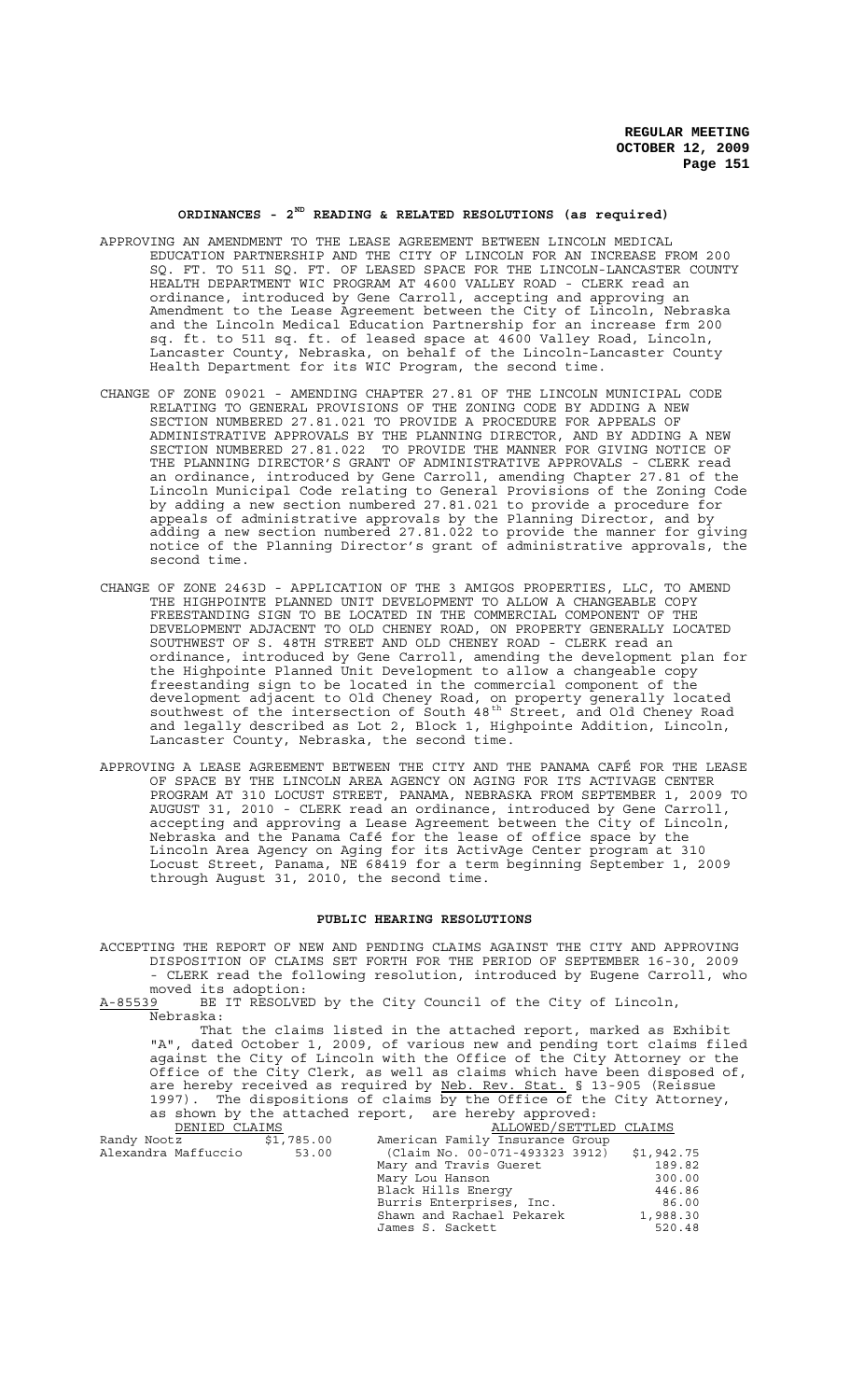> The City Attorney is hereby directed to mail to the various claimants listed herein a copy of this resolution which shows the final disposition of their claim. Introduced by Eugene Carroll Seconded by Spatz & carried by the following vote: AYES: Camp, Carroll, Cook, Emery, Hornung, Snyder, Spatz; NAYS: None.

ASSESSING PUBLIC HEALTH NUISANCE ABATEMENT COSTS ASSOCIATED WITH THE CLEARING OF PUBLIC NUISANCES BY THE HEALTH DEPARTMENT TO THE FOLLOWING BENEFITTED PROPERTIES: 2518 P ST.,1416 N. 21ST ST., 2335 S. 39TH ST., 835 PEACH ST., 837 SOUTH ST., 2910 T ST., 3090 T ST., 1334 N. 20TH ST., 844 PEACH ST., 4901 NORMAL BLVD., 1411 N. 24TH ST., 1425 N. 24TH ST., 2744 STARR ST., 913 ROSE ST., 5118 KNOX ST., 1434 N. 27TH ST., 2026 LAKE ST., 1944 L ST., 1645 WASHINGTON ST., 405 S. 26TH ST., 417 S. 26TH ST., 1629 PROSPECT ST., 4321 GREENWOOD ST., 6501 FRANKLIN ST., 425 N. 28TH ST., 4011 N. 60TH ST., 3203 ORCHARD ST., 1645 WASHINGTON ST., 1130 N. 29TH ST., 1200 S. 16TH ST., 2400 N ST., 1834 PROSPECT ST., 2024 S. 18TH ST., 540 N. 28TH ST., 309 S. 25TH ST., 1105 N. 25TH ST., 6935 COLFAX AVE., 336 N. 32ND ST., 830 N. 25TH ST., 2525 CLEVELAND ST., 826 S. 31ST ST., 540 N. 48TH ST., 2327 D ST., 6927 AYLESWORTH ST., 344 N. 27TH ST. - CLERK read the following resolution, introduced by Eugene Carroll, who

moved its adoption:<br>A-85540 BE IT RESOLVE BE IT RESOLVED by the City Council of the City of Lincoln, Nebraska that:

Pursuant to Section 8.26.040 of the Lincoln Municipal Code, the premise clearance costs as shown on the list which is attached hereto, marked Exhibit "A" and made a part hereof by reference, are hereby assessed against the property set opposite each amount as shown thereon. Said assessments shall be delinquent from and after December 1, 2009 and draw interest as provided for in <u>Neb. Rev. Stat.</u> § 45-104.01 for draw interest as provided for in Neb. Rev. assessments.

Introduced by Eugene Carroll Seconded by Spatz & carried by the following vote: AYES: Camp, Carroll, Cook, Emery, Hornung, Snyder, Spatz; NAYS: None.

# **ORDINANCE - 1ST READING & RELATED RESOLUTIONS (as required)**

DECLARING TWO PARCELS OF CITY OWNED PROPERTY, COMMONLY KNOWN AS 4802 O STREET AND 4850 O STREET AS SURPLUS AND AUTHORIZING THE SALE THEREOF TO SUP FAMILY II, LLC - CLERK read an ordinance, introduced by Jonathan Cook, declaring two parcels of City-owned property generally located at the northeast corner of 48th and O Streets as surplus and authorizing the sale thereof to Sup Family II, LLC, the first time.

## **ORDINANCES - 3RD READING & RELATED RESOLUTIONS (as required)**

- ADOPTING AN AMENDED AND RESTATED CITY OF LINCOLN EMPLOYEES' RETIREMENT PLAN AND TRUST FOR CIVILIAN (NON-UNIFORMED SERVICE) EMPLOYEES PROVIDING FOR A CHANGE IN EMPLOYER CONTRIBUTIONS FOR EMPLOYEES HIRED AFTER A DATE CERTAIN AND ADOPTING IRS INTERIM AMENDMENTS NOS. 1 AND NO. 2. (10/5/09 - Action Delayed to 10/12/09) - PRIOR to reading: COOK Moved to delay action of Bill No. 09-132 for one week to 10/19/09.
- Seconded by Spatz & carried by the following vote: AYES: Camp, Carroll, Cook, Emery, Hornung, Snyder, Spatz; NAYS: None.
- AMENDING CHAPTER 2.76 OF THE LINCOLN MUNICIPAL CODE RELATING TO THE CITY'S PERSONNEL SYSTEM BY AMENDING THE TITLE PAGE TO DELETE SECTION 2.76.160 COMPENSATION PLAN, VARIABLE MERIT PAY PLAN; AMENDING SECTION 2.76.040 DEFINITIONS, TO DEFINE EXCLUDED EMPLOYEE; AMENDING SECTION 2.76.130 POSITION AND PAY RANGE ALLOCATION, RELATING TO EXCLUDED EMPLOYEES; AMENDING SECTION 2.76.135 MERIT PAY PLAN ESTABLISHED, TO INCLUDE EXCLUDED EMPLOYEES AND INCREASE THE MAXIMUM NUMBER OF MERIT PAY STEPS; AMENDING SECTION 2.76.145 MERIT PAY PLAN, ADMINISTRATION AND REQUIREMENTS FOR ADVANCEMENT, TO INCLUDE THE NEWLY DEFINED EXCLUDED EMPLOYEES; AMENDING SECTION 2.76.150 MERIT PAY PLAN, PAY INCREASES FOR EXCEPTIONAL SERVICE, TO INCLUDE THE NEWLY DEFINED EXCLUDED EMPLOYEES; AMENDING 2.76.155 LONGEVITY PAY TO ADJUST THE ANNUAL LONGEVITY PAY PLAN RELATING TO CERTAIN "N" AND EXCLUDED EMPLOYEES; DELETING ALL OF SECTION 2.76.160 VARIABLE MERIT PAY PLAN; AMENDING SECTION 2.76.175 PROMOTION, TRANSFER, DEMOTION OR TEMPORARY PROMOTION RELATING TO THE NEWLY DEFINED EXCLUDED EMPLOYEES; AMENDING SECTION 2.76.200 TEMPORARY ASSIGNMENT TO A HIGHER CLASSIFICATION RELATING TO THE NEWLY DEFINED EXCLUDED EMPLOYEES; AMENDING SECTION 2.76.380 SICK LEAVE WITH PAY, AS IT RELATES TO EMPLOYEES WITH A PAY RANGE PREFIXED BY M, A, C, E, N, OR X; AND AMENDING SECTION 2.76.395 VACATION LEAVE WITH PAY AS IT RELATES TO EMPLOYEES WITH A PAY RANGE PREFIXED BY M; AND REPEALING 2.76 TITLE PAGE AND SECTIONS 2.76.040, 2.76.130, 2.76.135, 2.76.145, 2.76.150, 2.76.155, 2.76.160, 2.76.175, 2.76.200, 2.76.380, AND 2.76.395 OF THE LINCOLN MUNICIPAL CODE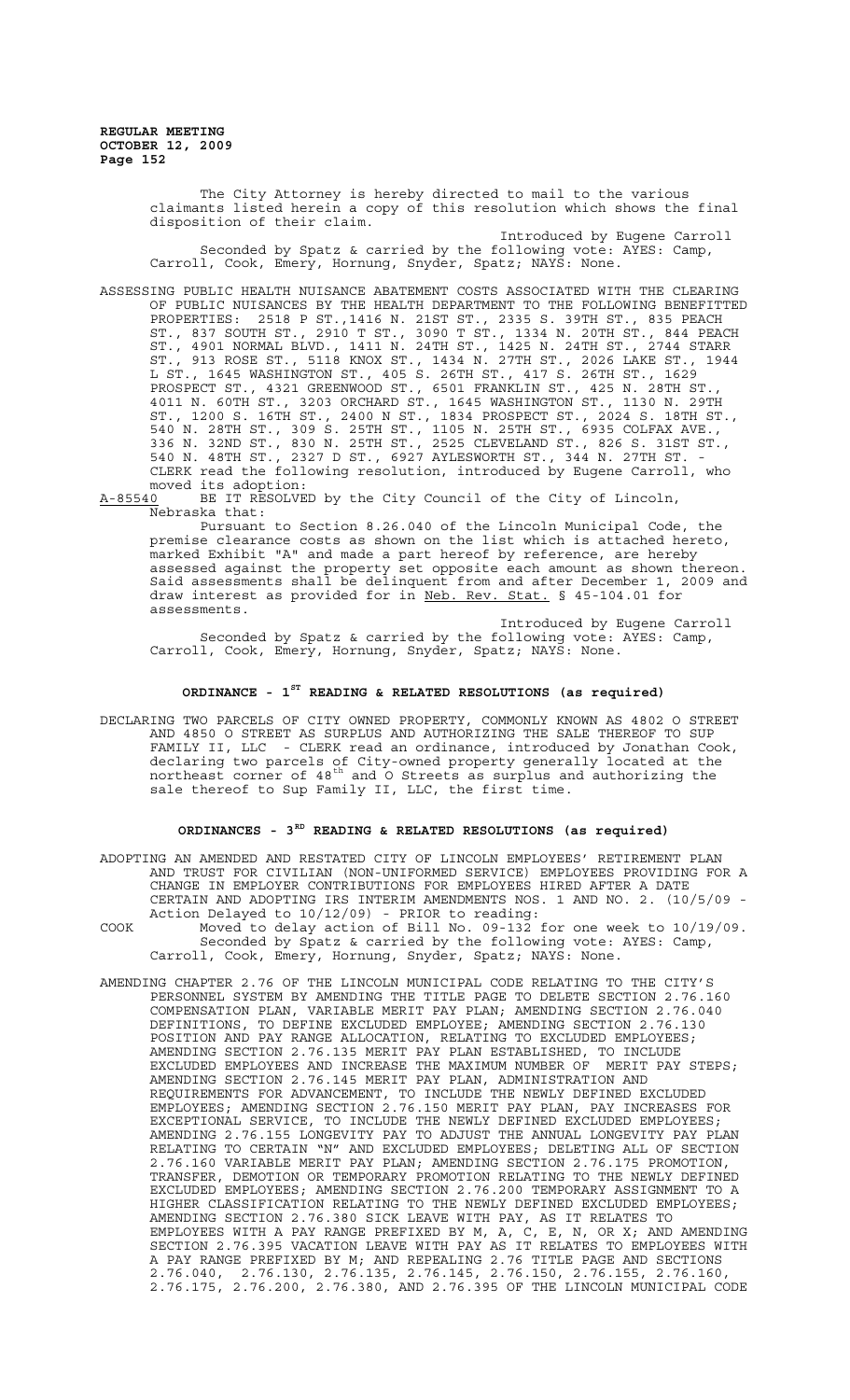AS HITHERTO EXISTING. (8/3/09 - PLACED ON PENDING; TO BE REMOVED FOR 1  $^{\mathrm{ST}}$ READING AT SAME TIME AS M CLASS HAS  $1^{ST}$  READING) (8/31/09 - P.H. CON'T W/ACTION TO 9/14/09) (9/14/09 - P.H. CON'T. W/ACTION TO 9/28/09)(9/28/09 - PLACED ON PENDING, NO DATE CERTAIN);(10/5/09 - Removed from Pending for Action 10/12/09) - PRIOR to reading:

COOK Moved to accept motion to amend #2, Substitute Ordinance #2. Seconded by Carroll & carried by the following vote: AYES: Camp, Carroll, Cook, Emery, Hornung, Snyder, Spatz; NAYS: None.

CLERK Read an ordinance, introduced by Eugene Carroll, amending Chapter 2.76 of the Lincoln Municipal Code relating to the City's Personnel System by amending Section 2.76.040 Definitions, to define Excluded Employee; amending Section 2.76.130 Position and Pay Range Allocation, relating to Excluded Employees; amending Section 2.76.135 Merit Pay Plan Established, to include Excluded Employees; amending Section 2.76.145 Merit Pay Plan, Administration and Requirements for Advancement, to include Excluded Employees; amending Section 2.76.150 Merit Pay Plan, Pay Increases for Exceptional Service, to include Excluded Employees; amending 2.76.155 Longevity Pay to adjust the annual longevity pay plan relating to employees with a pay range prefixed by  $"N"$  or  $"X"$ ; repealing Section 2.76.160 Variable Merit Pay Plan; amending Section 2.76.175 Promotion, Transfer, Demotion or Temporary Promotion relating to Excluded Employees; amending Section 2.76.200 Temporary Assignment to a Higher Classification relating to Excluded Employees; amending Section 2.76.380 Sick Leave with Pay, as it relates to employees with a pay range prefixed by N or X; and repealing Sections 2.76.040, 2.76.130, 2.76.135, 2.76.145, 2.76.150, 2.76.155, 2.76.175, 2.76.200, and 2.76.380 of the Lincoln Municipal Code as hitherto existing, the third time.

CARROLL Moved to pass the ordinance as amended. Seconded by Spatz & carried by the following vote: AYES: Camp, Carroll, Cook, Emery, Hornung, Snyder, Spatz; NAYS: None. The ordinance, being numbered **#19317**, is recorded in Ordinance Book #26, Page

### **OPEN MICROPHONE SESSION**

Lucas Peterson, 2520 R Street, came forward to urge the City Council and Mayor to sign an ordinance to correct injustices in the community in reference to acceptance of sexual orientation in the workplace.

This matter was taken under advisement.

Teri Pope Gonzalez, 349 South 1st Street, came forward to ask the City Council what is the criteria to return somebody's phone call? She stated she left messages on September 29, 30, October 2, 7, 8 & 9, but calls were never returned.

Doug Emery stated that he tries to return calls as he receives the message. The City Council is not here every day so sometimes the message is not received until Monday.

Jon Camp commented that the City Council receives a packet Thursday evenings that includes everything that has been received up to that date, otherwise, it will be given to them on Monday prior to the meeting. The messages are assigned to the Council person representing the persons district.

This matter was taken under advisement.

John Austin, no address given, came forward to question how the Lancaster Manor can be sold with only one bid. He thinks this needs to be looked into further. He feels the County should keep the Manor. Jon Camp, Council Member, stated the Lancaster Manor is legally owned by the County who legislates this property. The City does not have any jurisdiction over this property. This matter was taken under advisement.

Steven Lawhead, 3400 Mohawk St., came forward to read an excerpt of a statement made by Lt. Col. Shelton Lankford, a retired U.S. Marine Corps fighter pilot and member of Pilots for 9/11 Truth. The statement was his opinion of issues surrounding 9/11. This matter was taken under advisement.

### **MISCELLANEOUS BUSINESS**

## **PENDING -**

CAMP Moved to extend the Pending List to October 19, 2009. Seconded by Spatz & carried by the following vote: AYES: Camp, Carroll, Cook, Emery, Hornung, Snyder, Spatz; NAYS: None.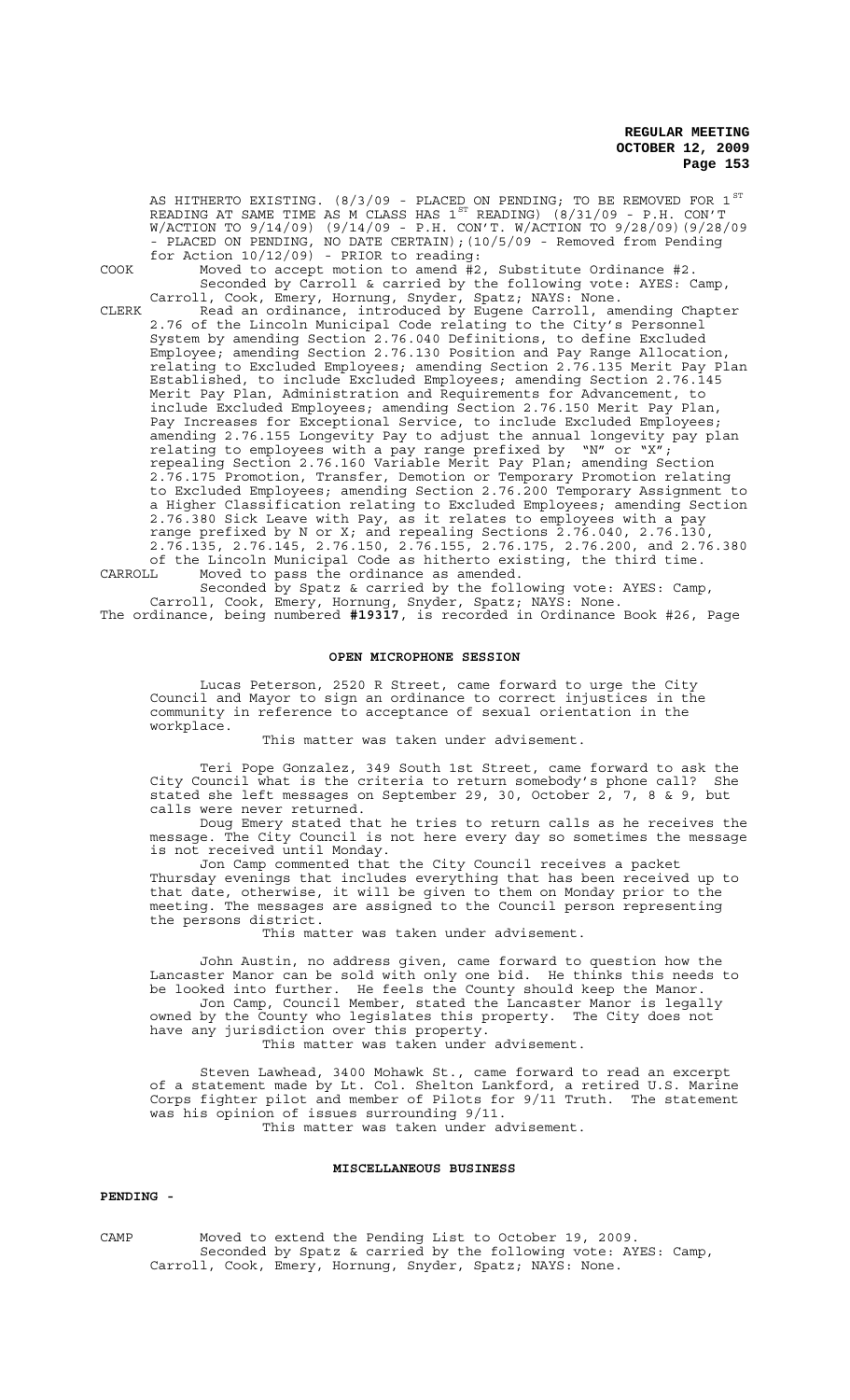### **UPCOMING RESOLUTIONS**

CAMP Moved to approve the resolutions to have Public Hearing on October 19, 2009. Seconded by Spatz & carried by the following vote: AYES: Camp, Carroll, Cook, Emery, Hornung, Snyder, Spatz; NAYS: None.

# **ADJOURNMENT 4:08 P.M.**

CAMP Moved to adjourn the City Council meeting of October 12, 2009. Seconded by Spatz & carried by the following vote: AYES: Camp, Carroll, Cook, Emery, Hornung, Snyder, Spatz; NAYS: None.

 $\overline{a}$ 

i

Joan E. Ross, City Clerk

Judy Roscoe, Senior Office Assistant